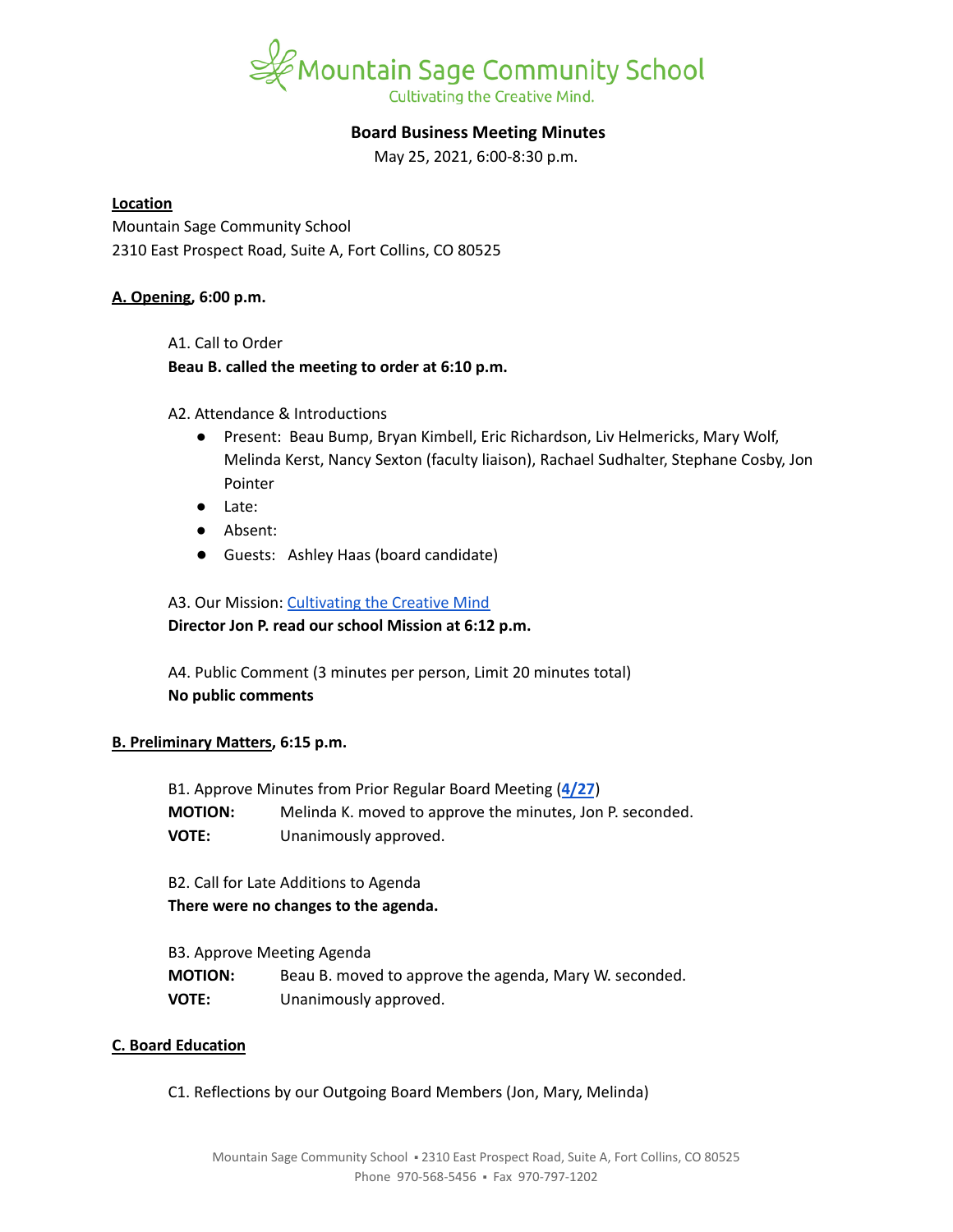

Jon Pointer

- Brought his notes from his very first MSCS meeting was July 7, 2012!
- The board's relationship with the director is paramount. Recognize and cherish that relationship. Supporting our director Liv has been his primary focus during his time on the board.
- Facilitation Kind, patient, yet strong. Respect each other's time and not allow unproductive conversations to waste everyone's time. Realize that while we may be leaders in other areas we are not leaders of schools.
- Keep our mission front and center.
- Budget The budget is critical to the success of the school. Be inquisitive and mindful.
- School teachers are key to the experience of students.
- As we grow there will be a tendency to pull away from collaboration
- Bring love and joy to each meeting. Being a member of the board is not a job, it is a blessing.

Mary

- Highly recommend attending the annual CLCS conference, especially early in your time on the board. It's a great opportunity to meet vendors, other board members and educators, and learn from a variety of sessions.
- The Secretary role is a very critical role. Choose the position carefully.
- Having a good facilitator is key to effective meetings.
- If you ever have issues in the board with disagreement a good facilitator is critical.
- Ask questions that are critical and important. Don't bog your Director and those that support them down unnecessarily.

#### Melinda

- Being on this board has been a gift. Grateful for her time on the board.
- History with Waldorf education began with Jon at River Song (5 years on that board, 3 years here at Mountain Sage). Interesting to see the difference between that private board vs. this public board.
- Enjoy seeing the board rally to support Liv.
- What a gift it is to have Liv as our director.
- How great it is to have this and other connections to the school community with her grandchildren at the school.
- Also recommend attending conferences. It is a great way to learn about other people's experiences at other schools.
- If the Board and the Administrator share the same guiding principles then it isn't necessary to micro-manage.

Nancy Sexton played for the board the audio recording of student Sarah M's speech at this year's Rose ceremony. This year's graduating class was the first to attend 1st - 8th grade here at Mountain Sage.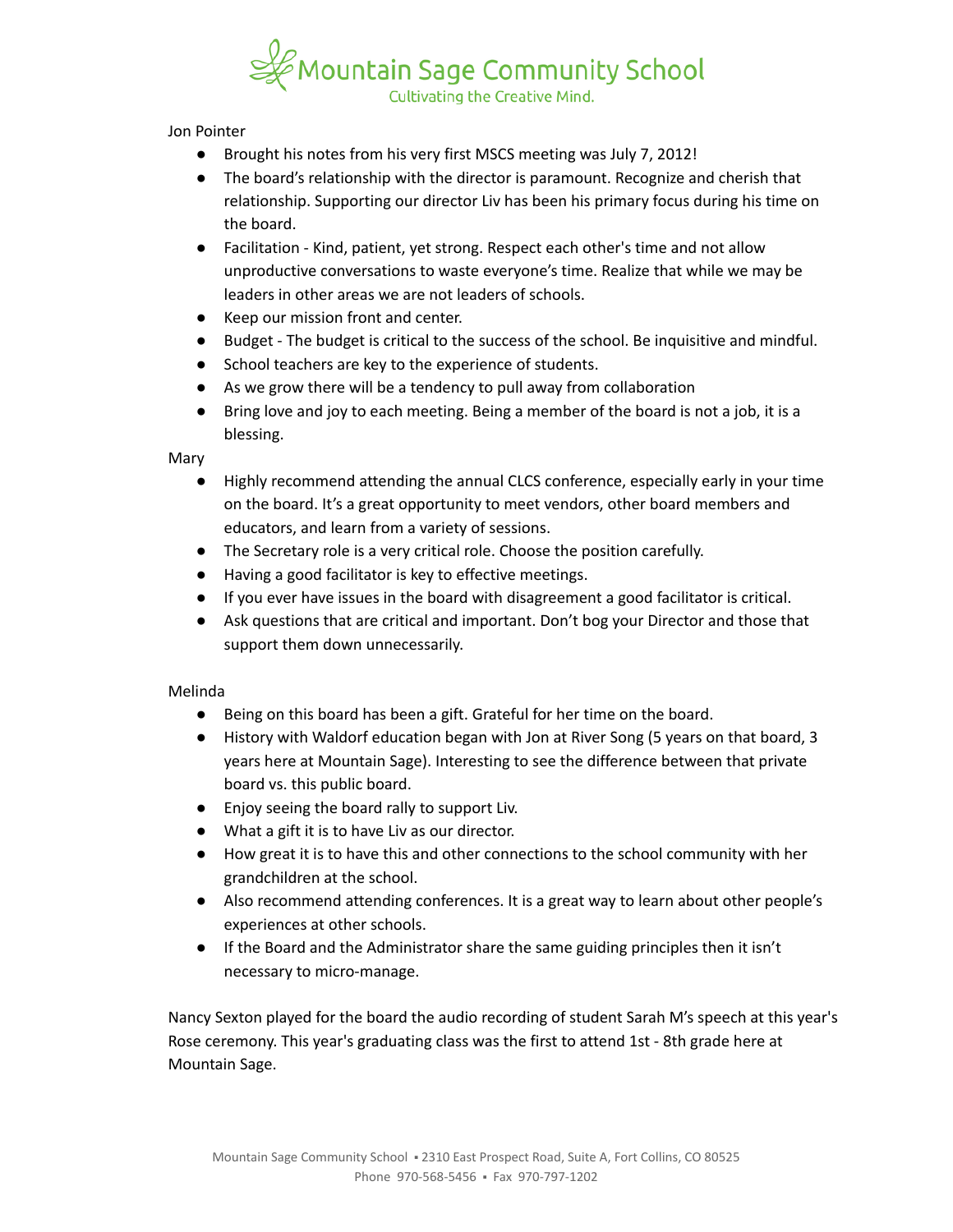

### **D. Regular Business, 6:30 p.m.**

D1. Consent Agenda (Confirm Consent Designation) **There were no items on the consent agenda.**

- D2. Review [Strategic](https://docs.google.com/spreadsheets/d/1ZcsDhIjaJBoVOI2OMPaYkghgZi_yR7rn31ELgbvqf3E/view) Plan
- D3. School Director's Report
	- Students
		- We have electives this next year in middle school led by our subject teachers. An elective form was sent out in the Beat newsletter.
		- Two rose ceremonies this week.
		- Tomorrow is the 8th grade graduation.
		- First return of an 8th grade class graduating high school ( $\approx$ 10 kids who came back to tour the school).
	- **Staff** 
		- Teachers working on end-of school reports.
		- $\circ$  A teacher had to be let go at the end of April. Another teacher has stepped in to fill that position.
		- We have hired a Forest Homeschool Enrichment program lead.
		- Still have some open positions we are hiring for.
		- Family visit guidance The classic home visit has evolved due to covid and the area we service is wide. Allowing more choices for families and teachers.
		- Only about half of the staff have a permanent office space.
		- Have kept the staff meetings on Zoom for convenience so far, but this next staff meeting will be in person.
	- **Summer Projects** 
		- Working on strategic planning for the future. Amanda and Liv met to discuss summer collaboration and training. Working on a plan to try and pay teachers for collaboration.
		- $\circ$  Tech platforms and use this coming year. We will see a return to technology use more consistent with our program in the past (less for elementary). Computers will be left at school barring special circumstances. Potentially some intentional introduction of Google Classroom in the 5th grade or typing in preparation.
		- Some work around requirements for core literacy curriculum and how to work that in while staying true to core Waldorf values.
		- Lunch program It seems viable and we hope to launch next year. Have released an RFP and have gotten back one bid so far. The bid so far is by a company that incorporates some organic foods and seems willing to incorporate produce from our gardens. We want to make sure we have fresh foods and do not create a lot of waste. All kids have access to free lunches next year and the school can be reimbursed by the Federal program.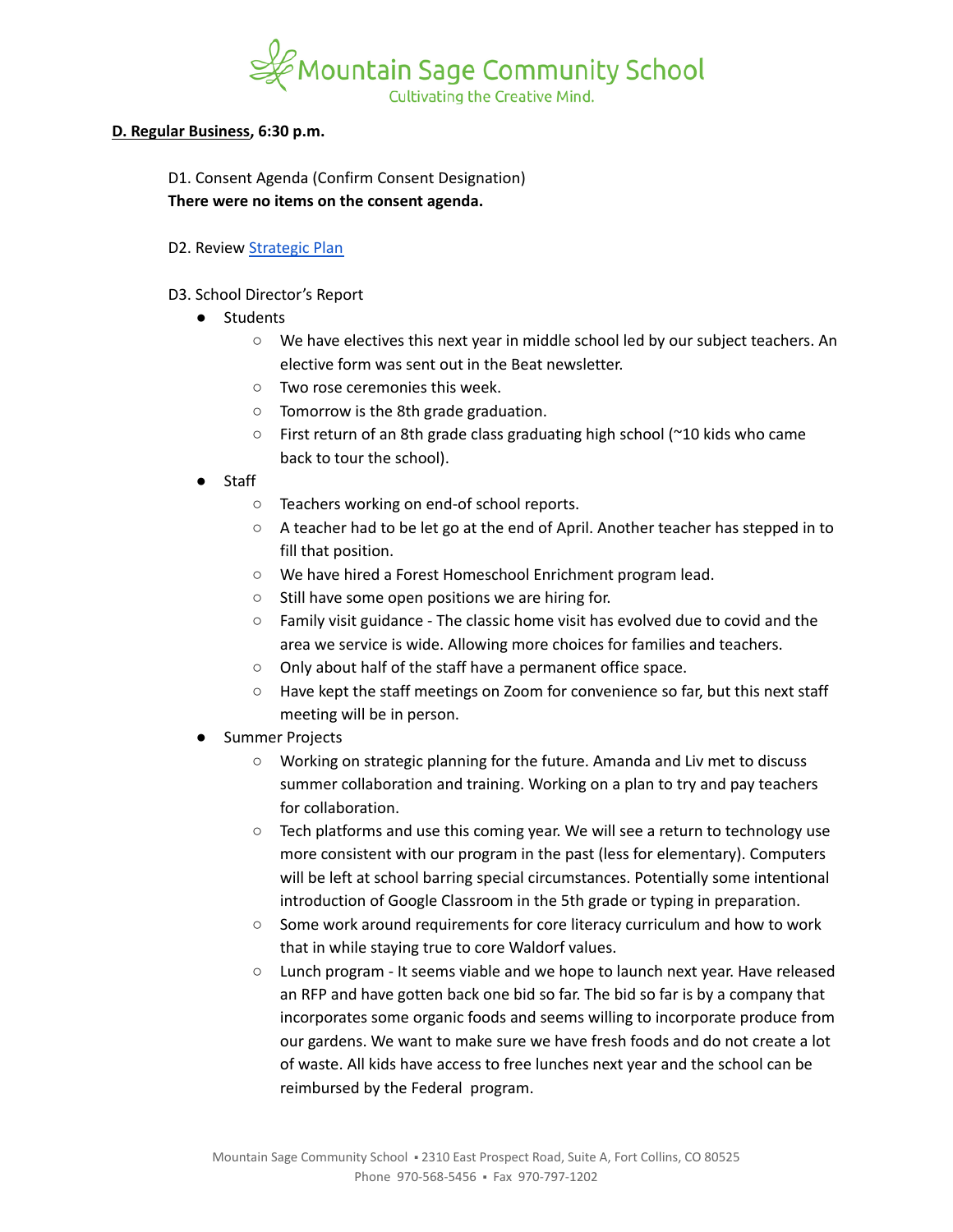

- Planning for August.
- Parent Circle Thinking about the structure. Maybe each classroom has one class parent. Want to make parent circle a place of inspiration for parents and a place for ongoing education. Find ways to nurture parent volunteers.
- Playground work Probably begin with embankment amphitheater and slide.

### D4. Committee Updates

D4.1 - Finance Committee Update ([report](https://docs.google.com/document/d/1LgrXmuacIY-YkA9PgSQmOVVgiAuPx9Xn9WbI6NLsrj8/edit?usp=sharing))

D4.1.1 - 2020-21 Amended budget approval on agenda Jon P. had a question about PERA (line 22 of the budget). Does it mean that contribution will not be going into the teachers account (state portion). Wondering what impact that has for individual teachers?

Liv: The school's contribution will go up. The employee contribution also has gone up. Can also follow up with business manager Amanda Griffith to provide an answer to the board.

2021-22 budget will be addressed during a business session on the date of the retreat.

| <b>MOTION:</b> | Bryan K. moved to approve the amended 2020-21 budget as |
|----------------|---------------------------------------------------------|
|                | presented, Jon P. seconded.                             |
| VOTE:          | Unanimously approved.                                   |

- D4.2 Facilities Committee [\(report\)](https://docs.google.com/document/d/1gVBGYEa-MH1U_VYI5qbmBtQ3yN7h-THD0zo2nDk-OvY/edit?usp=sharing)
- D4.3 School Accountability Committee Update (no meeting/update)
- D4.4 Logistics Committee Update ([report](https://docs.google.com/document/d/1T2gI4hTSSJB8RyrkoZghQ1XGtEs6tY1yess6vFaqBaA/edit?usp=sharing))

D4.4.1 - Election; vote to appoint new Board members

**MOTION:** Beau B. moved to approve the appointment of Stephane Cosby and Ashley Haas as board members serving a standard 3 year term effective immediately, Bryan K. seconded. **VOTE:** Unanimously approved.

D4.5 - Policy Discussion

- D4.5.1 PSD Policy Updates (through 4/27/2021): [Summary](https://docs.google.com/document/d/1LWtSUWjIbm9sUOCkYaGjE9SGpJlKbLctpr4sy84MdjY/edit?usp=sharing)
- D4.5.2 August Board Policy Review: [IC/ICA-20-21](https://docs.google.com/document/d/1vYwedJYcHq6j04mLqMZ8YIONGwVQBzBu7vgCSZ_N1o8)
- D4.5.3 September Policy Review: [GDQB,](https://docs.google.com/document/d/1v4tGD07QFE56LKxTItzfu02rLfKRePcJk07Ao1XmLRg) [GDQD,](https://drive.google.com/open?id=1Ewwb0RIPZasF4ZmW7YUI-MQyvjgK7_aGBF7_874vNm8) [IGA](https://drive.google.com/open?id=17V0SGbIQdLADRZ5pwr_sr0Dl9RI-k8U9fvpsVhO2Cso), [IGD](https://drive.google.com/open?id=1dp0fAXOoFv1_XlJI0FYOgRRxLkpDFmdC1HH8hRpezBg)

D5. Items of the Month (from Board [calendar\)](https://docs.google.com/document/d/12S6s-qevYMsnj8Cr2yw6uMO7S7hL3gz2oKvXZk5ZndQ/edit?usp=sharing)

D5.1 - May - Review of Year, Lessons Learned and Training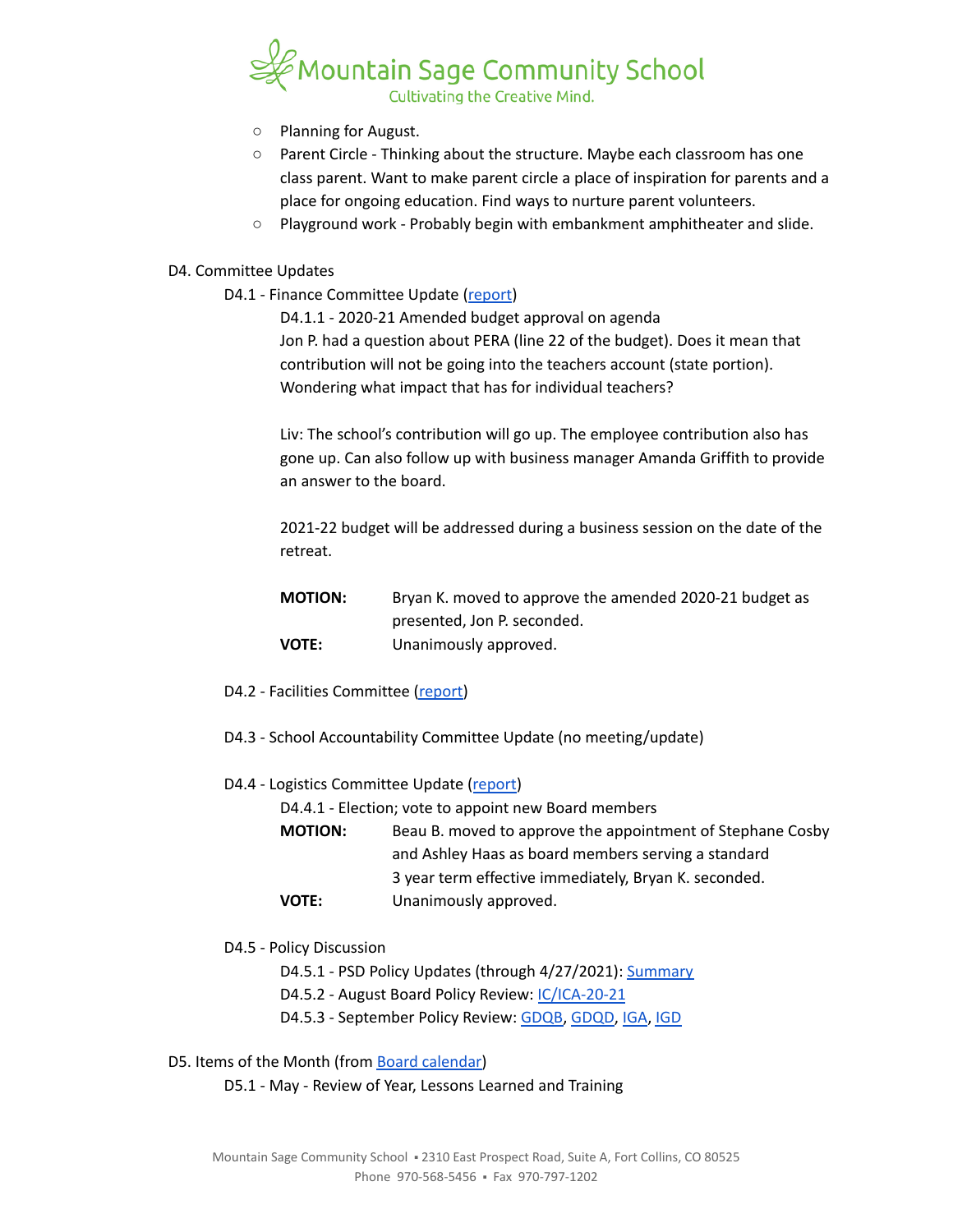

- D5.2 May Conduct Election for Board Members during the second week of May
- D5.3 May Provide Newly Elected Board Members with Onboarding Materials
- D5.4 June Board Summer Retreat
- D5.5 June Board Composition Review and Self Evaluation
- D5.6 June Assessment/student performance report to Board
- D5.7 June General review of the year
- D5.8 June Review School Accountability Calendar
- D5.9 June Review Board Member Contact Info

Summer Break

D5.10 - Aug - August Retreat

- D5.11 Aug Annual Board Member Agreements
- D6. Scheduling Matters
- D7. Miscellaneous
	- D7.1 Retreat agenda linked [here](https://docs.google.com/document/d/1al6Wf6E5dcKBOmHwp8cZjzjfoswoyltKJTnE9mWddNQ/edit?usp=sharing) D7.1.1 - Retreat logistics
	- D7.2 Retreat attendees discussion

#### D7.3 - 2021-22 Board Meeting [Rotation](https://docs.google.com/spreadsheets/d/1PuD68cEx5_6meDde-CYMAhzE72YI3h44im0U24Vb0GE/edit?usp=sharing) and Dates

| <b>MOTION:</b> | Beau B. moved to approve the proposed 2021-22 board meeting |
|----------------|-------------------------------------------------------------|
|                | schedule, Bryan K. seconded.                                |
| <b>VOTE:</b>   | Unanimously approved.                                       |

- D7.4 School Director Review Wrap-Up
- D7.5 Option for Executive Session moved below close of meeting.

#### **E. Closing, 8:30 p.m.**

- E1. Review Action Items
- E2. Review [Upcoming](https://www.mountainsage.org/calendars/) School Calendar Events, Board Member Attendance
- E3. Call for Final Comments
- E4. Move to Adjourn

**Beau B. adjourned the regular meeting at 8:28 p.m. to begin executive session.**

E5. Closing Verse:

*Steadfast I stand in existence. With certainty I tread life's path. Love I cherish in the depths of my being. Hope I place in every deed.*